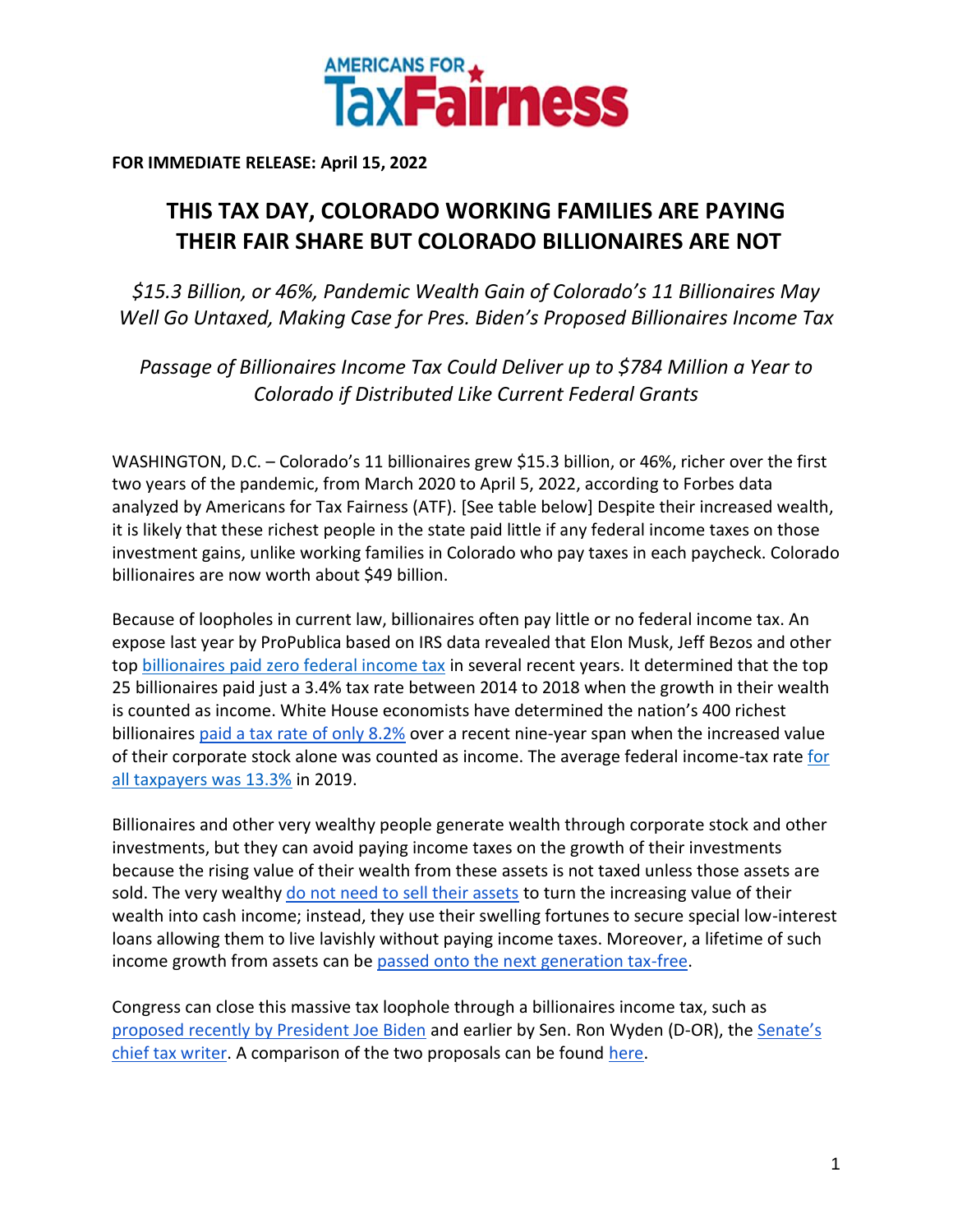| <b>Name</b>           | <b>Net Worth</b><br>Mar. 18, 2020<br>(\$ Millions) | Net Worth Apr. 5,<br>2022<br>(\$ Millions) | 24 Month Wealth<br>Growth<br>(\$ Millions) | 24 Month % Wealth<br>Growth |
|-----------------------|----------------------------------------------------|--------------------------------------------|--------------------------------------------|-----------------------------|
| <b>COLORADO</b>       | \$33,500                                           | \$48,838                                   | \$15,338                                   | 45.8%                       |
| Philip Anschutz       | \$11,000                                           | \$11,235                                   | \$235                                      | 2.1%                        |
| Charles Ergen         | \$5,400                                            | \$9,193                                    | \$3,793                                    | 70.2%                       |
| John Malone           | \$5,800                                            | \$7,531                                    | \$1,731                                    | 29.8%                       |
| <b>Mark Stevens</b>   | \$2,500                                            | \$4,918                                    | \$2,418                                    | 96.7%                       |
| James Leprino         | \$3,200                                            | \$3,706                                    | \$506                                      | 15.8%                       |
| Pat Stryker           | \$2,000                                            | \$3,329                                    | \$1,329                                    | 66.5%                       |
| Kenneth Tuchman       | \$1,300                                            | \$2,966                                    | \$1,666                                    | 128.2%                      |
| Cargill MacMillan III | N/A                                                | \$1,671                                    | N/A                                        | N/A                         |
| William MacMillan     | N/A                                                | \$1,671                                    | N/A                                        | N/A                         |
| Gary Magness          | \$1,100                                            | \$1,452                                    | \$352                                      | 32.0%                       |
| <b>Thomas Bailey</b>  | \$1,200                                            | \$1,166                                    | (\$34)                                     | $-2.8%$                     |

**Source:** Forbes data from March 18, 2020, and April 5, 2022, analyzed by Americans for Tax Fairness and available [here.](https://docs.google.com/spreadsheets/d/1MksOhwmIojtZihAmPcfcYeaGoG3FOFZmiKUza1dIRD4/edit?usp=sharing)

Both proposals would tax investment gains of the superrich more like the wages of workers are taxed now. Requiring billionaires to pay a fairer share on the growth in value of their assets would make the tax system more equitable and generate revenue that would greatly benefit the economy and increase services and opportunities for millions of Americans.

The public overwhelmingly favors a billionaires income tax: 64% of respondents in a recen[t](https://docs.google.com/document/d/1AhWvucOLV2qY6izLkZvHpPig6DDmdFaCbmeM-5E65Xw/edit) [national poll](https://docs.google.com/document/d/1AhWvucOLV2qY6izLkZvHpPig6DDmdFaCbmeM-5E65Xw/edit) supported Senator Wyden's plan. (President Biden's plan was not tested in this poll.)

The billionaires income tax proposed by President Biden would [raise about \\$361 billion](https://americansfortaxfairness.org/issue/comparison-biden-wyden-billionaires-income-tax-proposals-short/) over 10 years and the version proposed by Sen. Wyden would raise \$557 billion over 10 years. Nationally, it could do a great deal to hel[p](https://americansfortaxfairness.org/issue/6-ways-spend-revenue-billionaires-income-tax/) [lower costs for working families](https://americansfortaxfairness.org/issue/6-ways-spend-revenue-billionaires-income-tax/) by funding access to affordable healthcare and lower housing costs, ensuring the expanded Child Tax Credit benefits that recently expired could be extended for another four years, significantly lower the cost of childcare for working families and more.

**If that revenue was distributed to the states based on historical levels of federal grants to state budgets, Colorado [could gain](https://docs.google.com/spreadsheets/d/1uMGQ0_Ow8ssIrktfYIvIQZwB44zOHf82ILpvh5kzWUI/edit?usp=sharing) nearly \$510 million or \$785 million a year for 10 years, respectively, from the Biden and Wyden billionaires tax plans.** This is based on budget data from the National Association of State Budget Officers. Between 2019 and 2021, federal grant funds made up an average of about 35% of Colorado's state budget.

Federal grant funds to states [pay for numerous programs and services:](https://www.cbpp.org/research/state-budget-and-tax/federal-aid-to-state-and-local-governments) healthcare (Medicaid and CHIP), childcare, food and nutrition (SNAP, WIC), education (Head Start, Title I and IDEA), housing, transportation (highways, airports, and mass transit), public safety and much more. These funds represent nearly one-third of state budgets on average and nearly one-quarter of state and local budgets combined. Additional funds generated by a billionaires income tax could be used to lower costs to the state's working families for vital services like healthcare, childcare and housing.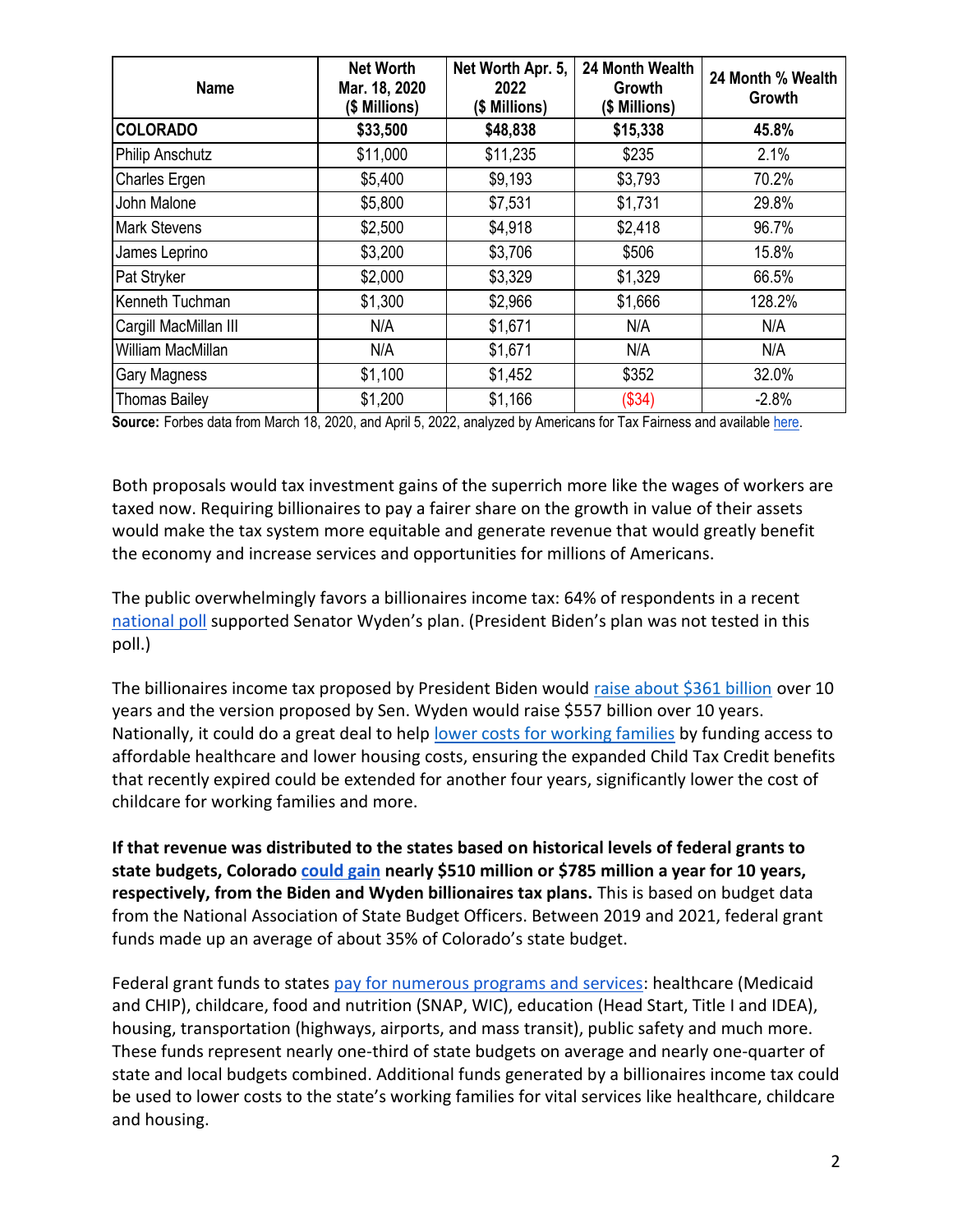The potential of \$510 million or \$785 million a year in federal grants [would add about](https://docs.google.com/spreadsheets/d/1uMGQ0_Ow8ssIrktfYIvIQZwB44zOHf82ILpvh5kzWUI/edit?usp=sharing) 1.5% or 2.3% to the state's budget, respectively, based on an average of the state's budgets between 2019 and 2021.

"The failure to tax increases in billionaire wealth from skyrocketing corporate stock and other investments is the worst loophole in our loophole-ridden tax code. Workers pay tax on their income all year, every year. Simple justice demands that billionaires do the same," said **Frank Clemente, executive director of Americans for Tax Fairness**. "Congress should close this loophole in the legislation members are now negotiating to help families cope with rising prices and make major investments in clean energy, all paid for by more fairly taxing the rich and corporations."

Over the two years since the national COVID emergency was announced in March 2020, the wealth of America's billionaires has climbed by \$2 trillion, or 70%, to a total of **\$5 trillion, as of April 5**. The total number of billionaires has increased from **614 to 741**. [\[See national table\]](https://docs.google.com/spreadsheets/d/1MksOhwmIojtZihAmPcfcYeaGoG3FOFZmiKUza1dIRD4/edit?usp=sharing) Among the notable increases in wealth:

- **Elon Musk:** The driving force behind Tesla and SpaceX saw his wealth skyrocket by over 11-fold, or \$266 billion, to settle at \$290 billion.
- **Jeff Bezos:** The man who started Amazon is now worth nearly \$190 billion, after an \$77 billion leap in wealth during the pandemic.
- **Larry Page and Sergei Brin:** The Google co-founders saw their wealth climb more than 133% -- and are now worth \$119 billion and \$114 billion, respectively.

This billionaires' bonanza has played out against the pandemic pall: 1,352,676 Colorado residents have contracted COVID-19 and 12,200 have died from it. Many small businesses have closed, daily life has been disrupted and the cost of everything from housing to gas has consumed a greater share of household incomes. Although prompt and ample federal action prevented much worse economic consequences from COVID and helped to speed recovery, businesses and families will once again face perils as many of these interventions expire shortly.

Millions of families, for instance, could face steep increases in healthcare premiums or loss of [insurance coverage](https://www.nytimes.com/2022/04/04/opinion/covid-medicaid-loss.html) in the second half of this year as pandemic responses fall away:

- **Medicaid Coverage:** Early in the pandemic, as millions of Americans lost jobs and healthcare coverage, Congress passed the bipartisan Families First Coronavirus Response Act that covered many more people. The federal government increased matching funds to states and ensured that Medicaid enrollees would be continuously covered through the duration of the public health emergency. Once the public health emergency expire[s](https://www.urban.org/sites/default/files/2022-03/what-will-happen-to-medicaid-enrollees-health-coverage-after-the-public-health-emergency_1_1.pdf)—which it is expected to do this year—as many as 13 million people [could lose health coverage](https://www.urban.org/sites/default/files/2022-03/what-will-happen-to-medicaid-enrollees-health-coverage-after-the-public-health-emergency_1_1.pdf) over the next 12 months. In Colorado about 290,000 of the state's 1,599,00[0](https://www.medicaid.gov/medicaid/program-information/medicaid-and-chip-enrollment-data/report-highlights/index.html) [Medicaid patients](https://www.medicaid.gov/medicaid/program-information/medicaid-and-chip-enrollment-data/report-highlights/index.html) could lose their coverage, according to an Urban Institute study (see table 2).
- **Affordable Care Act (ACA) Coverage:** Congress and the Biden Administration also took action to make private insurance more affordable during COVID by passing the American Rescue Plan, which provided enhanced premium assistance to help more people buy ACA coverage. This resulted i[n](https://www.whitehouse.gov/briefing-room/statements-releases/2022/03/10/during-week-of-anniversary-of-american-rescue-plan-biden-harris-administration-highlights-health-insurance-subsidies-that-promoted-critical-increases-in-enrollment-and-cost-savings/) [record high enrollment](https://www.whitehouse.gov/briefing-room/statements-releases/2022/03/10/during-week-of-anniversary-of-american-rescue-plan-biden-harris-administration-highlights-health-insurance-subsidies-that-promoted-critical-increases-in-enrollment-and-cost-savings/) in insurance